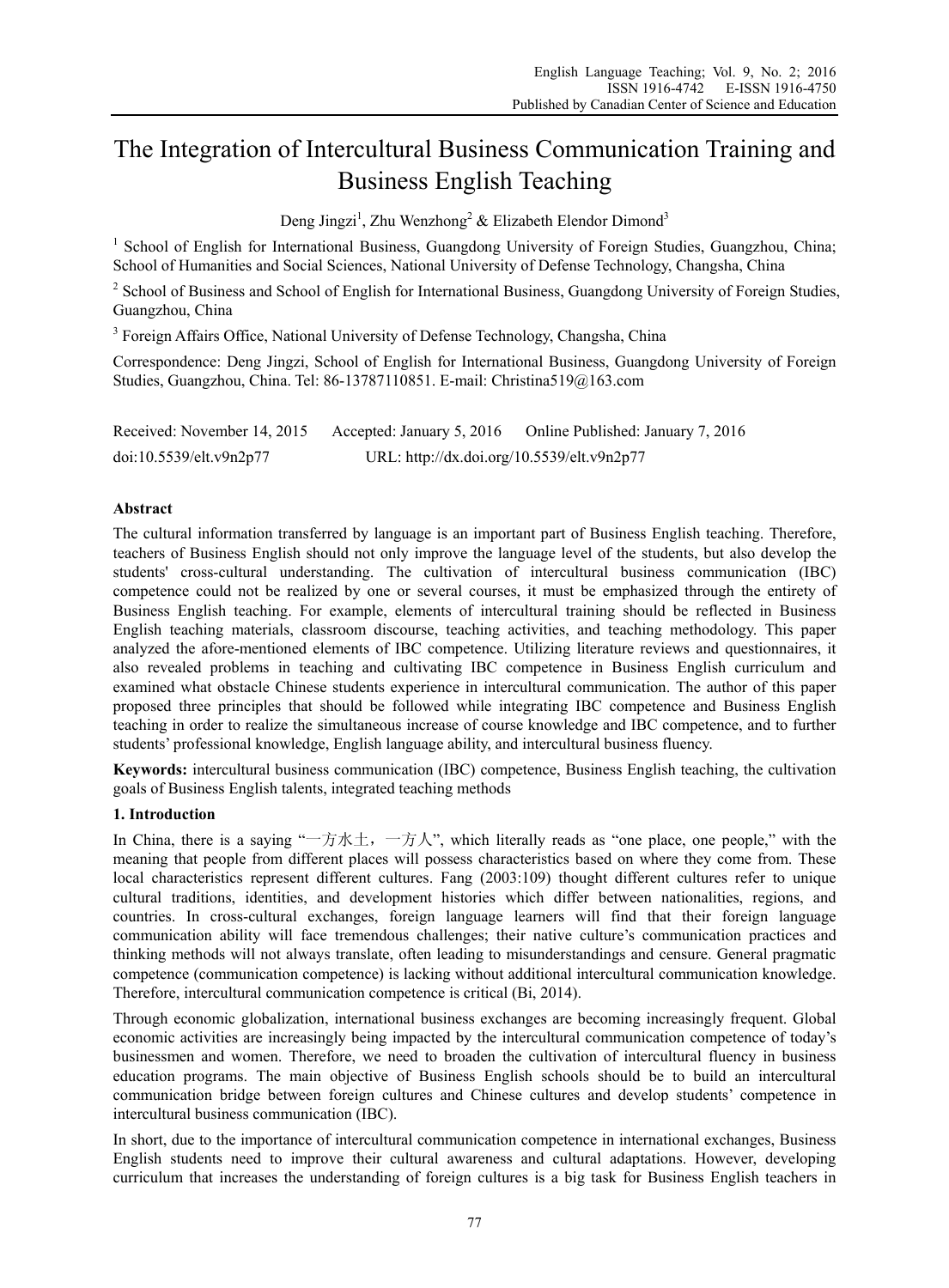China. This paper hypothesizes that currently, there are problems in Chinese business cultural education. This paper utilizes a literature review and a survey in order to examine the problems in current IBC training in Business English education and the reasons leading to these problems. The collected evidence proves the validity of this paper's stated hypothesis. Finally, this paper will explore potential teaching methods and principles which can help teachers to improve the quality of cultural education in English language learning.

The author of the paper has stressed that the cultivation of IBC must be emphasized throughout the entirety of the Business English teaching process. This can be realized through putting greater teaching emphasis on course knowledge goals, producing well rounded students with professional business knowledge improving English language skills, and IBC competence.

## **2. Literature review**

## *2.1 Communication competence*

In the 1970s, Hymes (1971) first proposed the concept of *Communication Competence*. It initiated a teaching revolution in language educational circles and made language teachers realize that they shoulder the responsibility of cultivating active language users - not passive grammarians (Hall, 1976). In particular, communication competence has four describing parameters: it is possible in the form, it is feasible in the way, it is appropriate in the context, and it is finished in the action and it contains different meanings. We can redefine these four parameters' connotations into four kinds of knowledge and abilities: grammatical knowledge and ability; psycholinguistic knowledge and ability, socio-cultural knowledge and ability, and practical knowledge and ability.

## *2.2 IBC competence*

Internationally, there is a wide array of research findings on intercultural communication competence. Hall (1990) acknowledged that intercultural communication competence can be defined as a unique manner possessed by an individual who wants to realize his character, goals, and expectations in a specific environment. Language communication is carried out in a specific context and the use of language is changed by different communication functions

Clair (1991) proposed "three communication principles": learn to look at things, experience things and understand the world from the other side. In business communication, the essence of these three communication principles is reflected in the language users' intercultural communication competence.

Johnson and Apud (2006) define intercultural competence in international business as: "an individual's effectiveness in drawing upon a set of knowledge, skills, and personal attributes in order to work successfully with people from different national cultural backgrounds at home or abroad".

Gudykunst and Kim (1997) proposed that intercultural communication competence includes affective competence, cognitive competence, and behavior competence. They connect with each other, influence each other, and depend on each other. Intercultural competence becomes more sophisticated for cross-cultural properties in communication. Most scholars focus on three aspects of cognition, affection, and behavior. It fully demonstrates that cognition, affection, and behavior are key factors in communication competence. In recent years, Chinese scholars have published a large number of books and papers on the relationship between language and culture as well as cultural teaching. Wang, Chen, and Ge (2013) conducted detailed research on IBC. Their findings indicated that IBC consists of three parts: business strategy, communication strategy, and cross-cultural strategy. They interact with each other to form a dynamic and changing system.

Xu and Guo (2012) explained cognitive competence, affective competence, and behavioral competence in detail. Cognitive competence refers to individuals having communication skills, professional knowledge of the international trade system, and business operation skills. They can correctly understand and utilize international business rules. They can also use business thinking to solve problems in business communication. Affective competence refers to empathy. In cross-cultural activities, communicators need to free themselves from the influence of their native cultures, understand and master different cultures' characteristics and thinking modes, find overlapping parts among different cultures, and ensure smooth cross-cultural business communication. Behavior competence includes language competence and non-language competence as it refers to a practical ability to solve problems in communication by using cross-cultural knowledge. For IBC subjects, language competence and non-language competence in business and cross-culture communication are a guarantee of successful IBC.

In summary, the cultivation of IBC is a long and complicated process. Culture, business, communication, language, and other aspects must be incorporated throughout the entirety of the teaching process. Most Business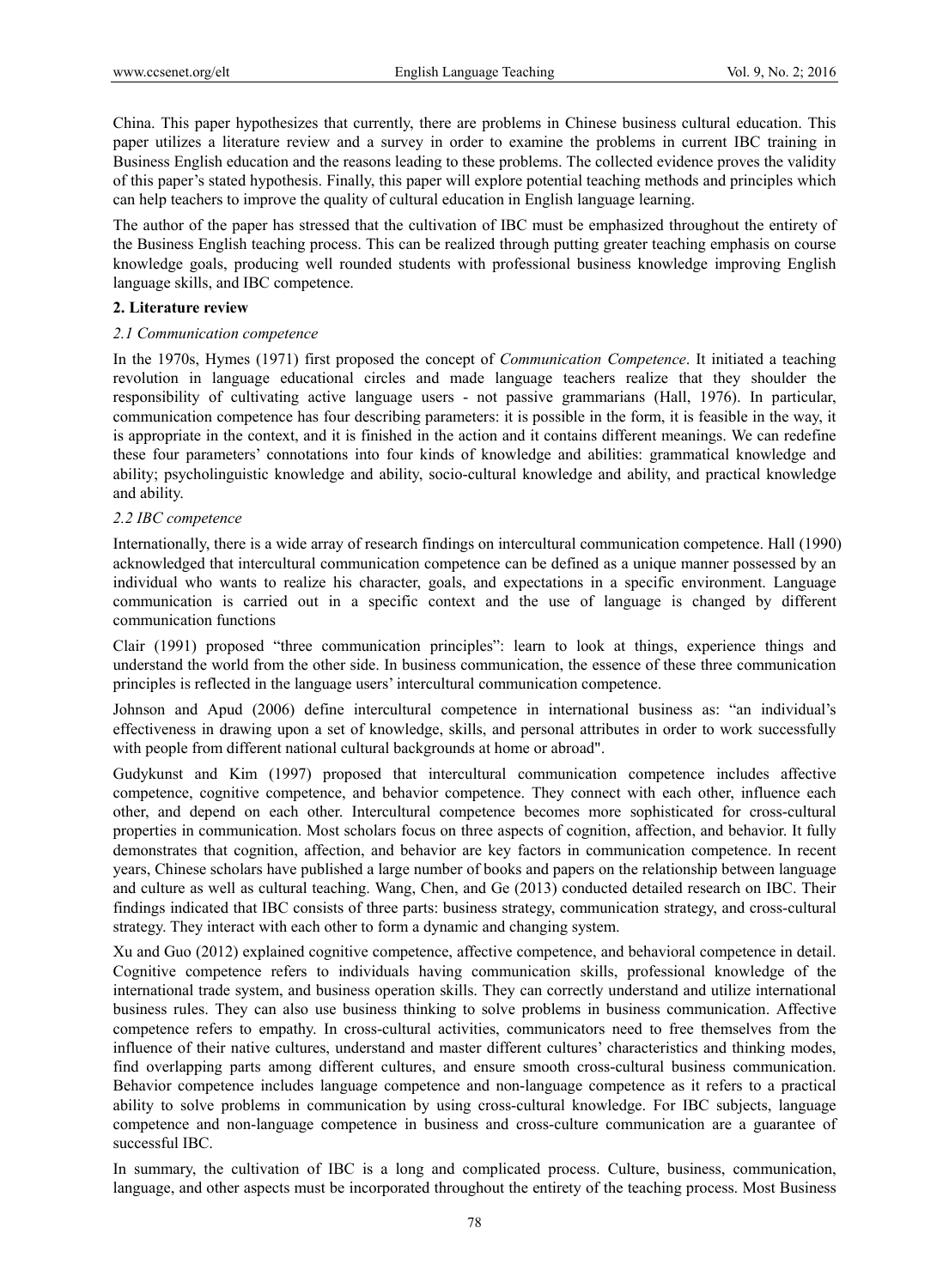English courses need to be taught in an intercultural manner. Furthermore, concepts and meanings of IBC competence need to be set as principles and standards of Business English teaching, integrating cross-cultural teaching theories with Business English teaching practices.

# **3. Problems in Chinese Business English Teaching**

"National Criterion for BA Programs in Business English of China" points out that major aims of university Business English's programs in China are to cultivate multi-talented students who have mastered basic knowledge and theories of economics, management, law and other related subjects; and who possess high level intercultural communication competence (Chen & Wang, 2009). The Business English talent objectives published by the Chinese government made many Chinese universities realize the importance of cross-cultural knowledge in Business English teaching. However, the cultivation of students' IBC competence is a comprehensive and sophisticated teaching task that is only now starting to be addressed by Chinese Business Schools. This area is still in the initial stages of becoming a teaching subject, particularly course matter on how to integrate intercultural teaching theories with practical training; how to build a lifelike international business environment in the classroom, and how to gradually improve students' IBC ability. Teaching and research on this subject are in an exploration stage. Cao (2012) once wrote that in the *foreign language world*, some universities and departments have opened intercultural communication courses, but these courses place emphasis on intercultural communication at the interpersonal level and seldom focus on intercultural communication at the organizational level.

Liu and Liu (2014) designed a questionnaire relating to IBC competence and distributed it to 90 Business English graduates who engaged in international business in 30 separate enterprises in 10 separate cities. The results show that the graduates suffered from problems associated with limited language ability, lack of cross-cultural consciousness, and limited cross-cultural knowledge. Graduates could not define their interests effectively when encountering conflicts in negotiations and couldn't use appropriate language to naturally communicate with customers. The majority of the graduates never considered solving problems from a cultural angle and usually used their own cultural values and principles as judgment. Furthermore, the graduates lacked a necessary understanding of their foreign business partners' business etiquette and business decision making habits and failed to target their partners' cultural values. In conclusion, the graduates felt deeply worried about their lack of IBC competence.

Zhao (2013)'s survey of 35 Business English teachers from Hebei local Normal Universities shows that 66% of the teachers were not sensitive to target language culture and 72% of the teachers generally felt a lack of intercultural competence. In a survey on teachers' understanding of their native (Chinese) culture, 75% of the teachers didn't fully understand Chinese culture and customs, which directly affects students' development of intercultural understanding. In addition, Business English teachers put too much emphasis on the cultivation of students' English competence and Business knowledge. They set the Business English Certificate issued by Cambridge University and other business related certificates as the teaching objective. The socio-cultural elements of languages and the cultural characteristics and values behind business activities are often overlooked by teachers (Chen, 2007).

Therefore, in order to educate qualified IBC talents, a teaching system which includes intercultural understanding, business, and communication in its content needs to be constructed. Teachers need to constantly improve their cultural appreciation and consciousness towards target languages' countries of origin and encourage their students to do the same. Jia (1997) in his book "Intercultural Communication" pointed out that the ultimate goal of foreign language education is to cultivate intercultural communication competence and that language teaching, to a large extent, should be cultural education. The cultivation of intercultural communication competence should be emphasized throughout the entirety of Business English teaching and elements of intercultural training and should be reflected in Business English teaching materials, classroom discourse, teaching activities, and teaching methodology.

# **4. Reasons for Intercultural Communication Barriers That Develop During Chinese Students' Business English Learning**

Let us discuss the problems leading to Chinese students' IBC deficiencies.

# *4.1 Business English Textbooks Seldom Reflect or Emphasize Cultural Elements*

General English teaching emphasizes grammatical training to strengthen students' language ability. This is reflected in traditional Business English teaching methods: teachers play a dominant role, but the central focus is on the students. The teaching structure operates according to teaching materials and exam requirements. This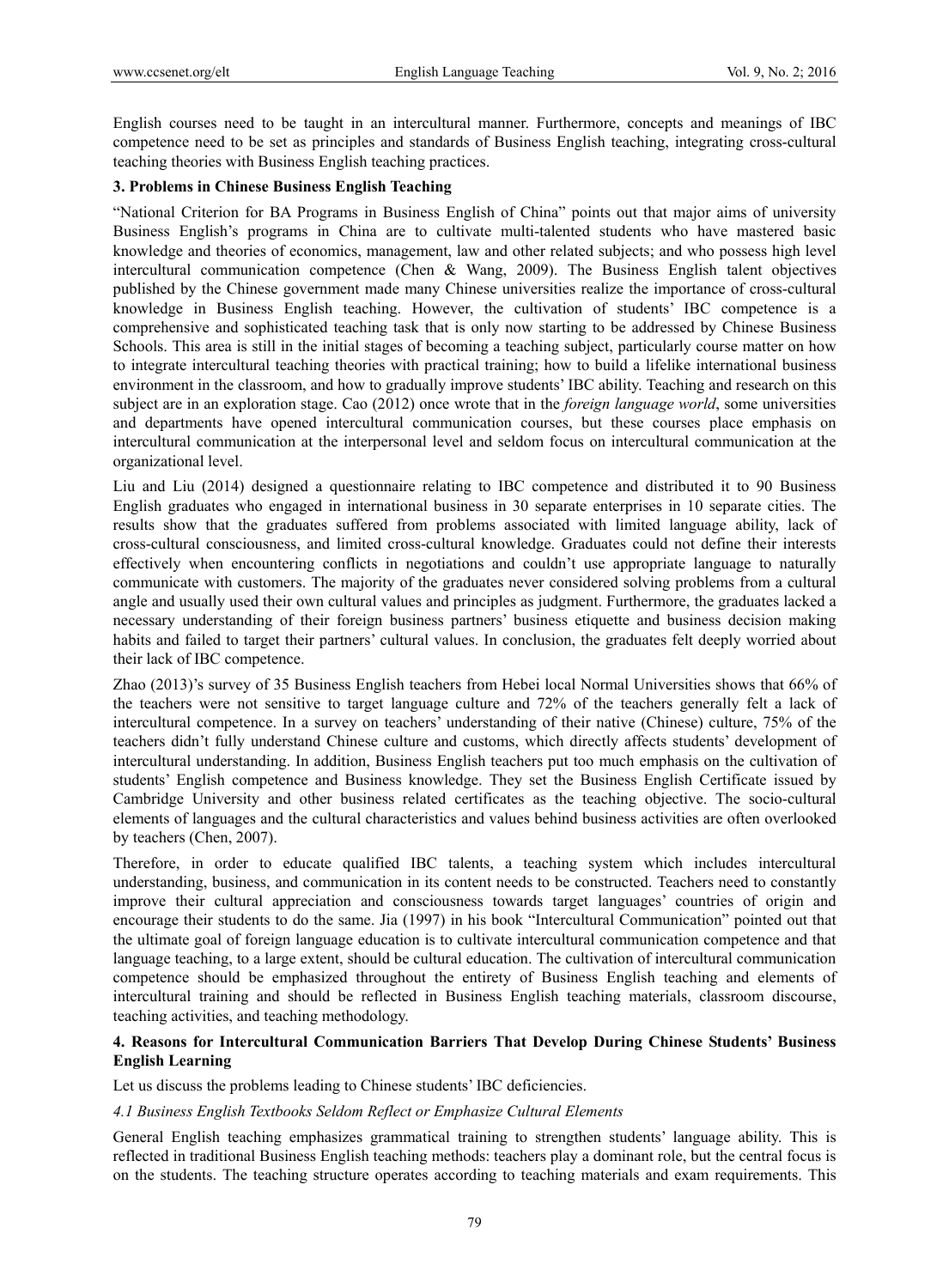structure often ignores the development of IBC competence as a teaching objective. In order to illustrate this problem, in 2014 the author of this paper distributed a questionnaire survey to Business English undergraduate students, classrooms 1 to 4, from Guangdong University of Foreign Studies at the end of their term (year). 198 students participated in the survey, and 190 valid questionnaires were collected. The questionnaire is divided into Table 1 and Table 2. Table 1 aims to examine adult students' understanding of the relationship between Business English learning and culture. Table 2 shows students' overall attitudes towards teaching materials. Table 2 used SPSS 19.0 for the statistical analysis. This survey was originally distributed in Chinese and it has been translated into English for the purpose of this paper.

#### Table 1. Questionnaire Survey

| <b>Ouestions</b>                                                                                | Choices                          |                                             |                                  |  |  |
|-------------------------------------------------------------------------------------------------|----------------------------------|---------------------------------------------|----------------------------------|--|--|
| What supplementary text materials do you use the<br>most in your Business English courses?      | Teachers'<br>lectures<br>notes   | <b>Business</b><br>newspapers<br>articles   | Cultural<br>lead-in<br>knowledge |  |  |
| Does intercultural knowledge occupy a large part in<br>your present Business English textbooks? | - No                             | Few                                         | Many                             |  |  |
| Is intercultural knowledge important in business Not too important<br>exchanges?                |                                  | Very<br>important<br>important              |                                  |  |  |
| Which methods do you employ in learning Business<br>English?                                    | Repeatedly<br>recite<br>and copy | Memorize with business discourse            |                                  |  |  |
| What do you expect to gain by learning Business<br>English?                                     | Have<br>better<br>memory         | Learn more cultural background<br>knowledge |                                  |  |  |
| In Business English learning, what is your biggest challenge?                                   |                                  |                                             |                                  |  |  |

The results show that 70% of the students base that their Business English learning mainly on texts and teachers' knowledge. 74% of the students said that intercultural lead-in knowledge in textbooks is marginal. 30% of the students thought that intercultural knowledge is very important in cultural exchanges. 90% of the students still used repetition to learn Business English, and 56% of the students worried that the content they were learning would not be useful in future practical business activities.

After a survey on the students' attitudes towards intercultural knowledge and their methods of learning, the author wanted to further investigate their judgments on the teaching materials as show below in Table 2.

## Table 2. Teaching materials evaluation

What is your overall judgment on Business English materials currently being used?

A. Boring; B. Average C. Good; D. Very good.

|              |               | Frequency | Percent | <b>Valid Percent</b> | Cumulative |
|--------------|---------------|-----------|---------|----------------------|------------|
|              |               |           |         |                      | Percent    |
|              | A             | 8         | 3.1     | 3.1                  | 3.1        |
|              | AB            |           | $\cdot$ | $\cdot$              | 3.5        |
|              | B             | 97        | 37.7    | 37.7                 | 41.2       |
|              | BC            |           | $.4\,$  | .4                   | 41.6       |
| <b>Valid</b> | $\mathcal{C}$ | 126       | 49.0    | 49.0                 | 90.6       |
|              | CD            | 3         | 1.2     | 1.2                  | 91.8       |
|              | D             | 21        | 8.2     | 8.2                  | 100        |
|              | Total         | 257       | 100.0   | 100.0                |            |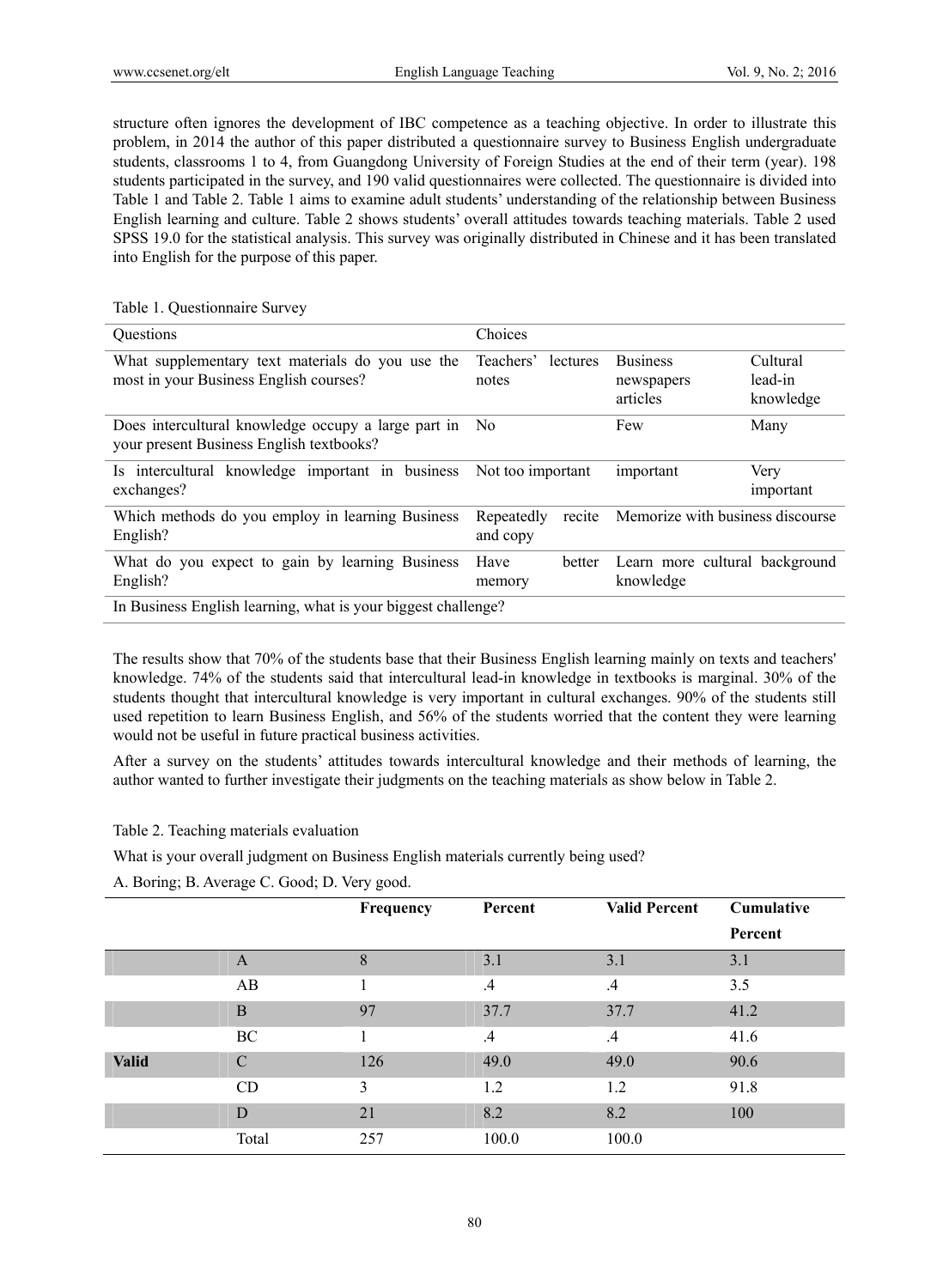37.7% of the respondents thought materials to be average. 49% of the respondents thought the materials to be good, and 8.2% of the respondents thought the materials were very good. Through teacher-student forums and questionnaire surveys, we find that students are satisfied with the presently used "Experience Business English" books 3-4. However, the students also thought that textbooks were lacking in humanistic contents corresponding to the courses, and that few texts included cultural explanatory notes, which is not advantageous to students as these texts fail to provide relevant cultural knowledge.

The results from this survey provided the basis for this paper. Current teaching materials are lacking in cross-cultural lead-ins; most students don't have a clear understanding of the importance and function of intercultural knowledge in Business English learning; students of Business English are primarily learning by rote. All of these trends lead to language education being separate from cultural education in Chinese universities.

# *4.2 Business English Teaching Modes are Affected by Traditional English Teaching*

Influenced by traditional English teaching styles, Business English teaching tends to focus on pronunciation, grammar, and vocabulary. The thought behinds this is, that if a student acquires pronunciation, grammar, and vocabulary, he has acquired language and communication. However, this theory doesn't apply to the training of Business English students who are supposed to be successful in the working world. Winston Brembeck once said, "Only teach the language and do not teach its culture. It is the best way to develop language fluency of the big fool" (Quoted from Luo & Cai, 2011).

# *4.3 The Lack of Intercultural Education Amongst Business English Teachers in China*

One of the reasons that Business English teachers in China lack intercultural education is because of the way they themselves were taught as students. For most Business English teachers, "Language skills, plus linguistic theories, plus pedagogies" (Zhou, 2005) is the basic frame of their knowledge structure. Secondly, Business English teachers in China lack opportunities to acquire intercultural teaching training. Presently, many Business English teachers are aware of their deficiencies in intercultural knowledge and are eager to improve their intercultural communication competence. However, due to workload, few foreign exchange opportunities, and lack of definite standards in teaching evaluations, it is difficult to improve intercultural education. Business English teachers in China have difficulties in taking steps to improve their intercultural education (Zhao, 2013).

# **5. Principles for IBC Competence Cultivation in Chinese Business English Teaching**

The above problems and reasons that appear in Business English teaching require intervention which would improve students' cultural awareness in business. In the non-English context, we can choose better English original materials in order to better meld language, culture, and business rules. When taking Business English courses, students should not only master the usage of grammar rules, vocabulary, and sentence patterns, but also acquire cultural understanding for intercultural communication in business. Therefore, it is necessary to merge IBC competence training with Business English teaching. In order to do that, several effective teaching principles should be followed.

# *5.1 Practicality Principle*

Business English is a subject which integrates language and professional knowledge, attaching great importance to practical application. Although Business English programs at some major universities have opened oral classes taught by foreign teachers, the course themes are typically restricted to limited lifestyle terms. This, to a certain extent, leads to students graduating from these programs still failing to meet the expected teaching objectives. In addition, in current Business English teaching, shortcomings of low quality course content with no unique features exist. Coursework is still oriented towards examinations, not real world ability. It is common to see students that memorize material simply to earn credits and read books only for examinations. This model cannot cultivate and endow students with the ability to be competitive in the international world. In an era of cultural and economic globalization, it is far too little; students need to be taught real world applications for the coursework covered. The principle of practicality requires that lead-in culture education should be closely linked with students' real language use. Business cultural knowledge taught by teachers should play a bridge role in students' business communication with native speakers instead of an isolated, memorization oriented method of teaching.

# *5.2 Persistance Principle*

Persistence principle requires that the target culture should be introduced into teaching in a persistent, systematic, high-intensive, and gradual way. Teachers ought to use case methods and task-based teaching methods to help students systematically analyze the similarities and differences between mother tongue and native language structures and business cultures, so as to acquire a cultural sensitivity for IBC. After an introduction to the target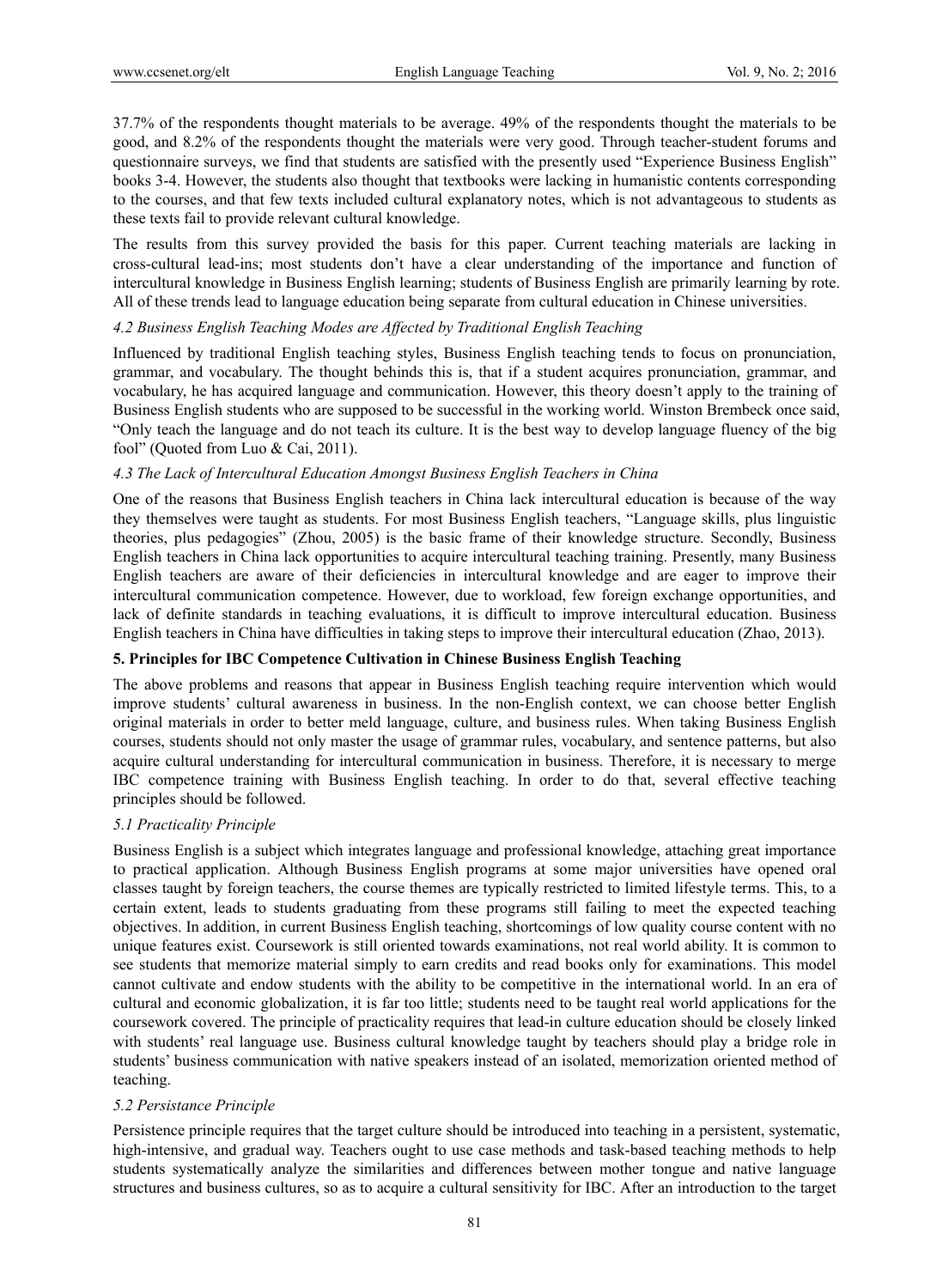culture's history, literature, allusions, and idioms, teachers guide students subconsciously to accept and understand target business culture. Certainly, this cultural introduction process is totally based on a student's language proficiency, understanding, and ability to decide to embrace the cultural teaching's content. By helping students to cultivate their understanding of the cultural backgrounds in business, we can take Business English courses from shallow to deep, from simple to complex, and from the phenomenon to the essence. Furthermore, this style of teaching helps achieve consistency in how students approach the subject.

#### *5.3 Combination Principle of Language Knowledge, Professional Knowledge and Cultural Introduction*

Learning professional knowledge and skills cannot be independently achieved through one specialized course, all courses should include aspects of professional skills and business knowledge. Cultural introduction should not be a specialized course. Grammar, text, vocabulary, listening materials, and extensive reading materials should all contain cultural content. Therefore, we need to combine language knowledge, professional knowledge, and cultural introduction together in order to form multi-channel joint teaching and finally, produce qualified IBC talents. In addition, Business English teachers need to address the standard educational concept of only teaching knowledge, social customs, and habits. Instead, they need to: establish the training concept of educating well-rounded students with intercultural ability; foster students' correct understanding of differences in cultures; help them overcome narrow national, racial, and regional outlooks and treat different cultures objectively and fairly so as to eventually become business talents with excellent cross-cultural communication skills.

## **6. Conclusion**

The integration of IBC training and Business English teaching is a long-term systematic project. Therefore, in the process of educating well-rounded students in business English, Business English teachers should prioritize cultivating students' intercultural communication competence throughout teaching exercises. Firstly, teachers should pay attention to students' cultural perspectives and emotional needs. Secondly, teachers need to enrich teaching methods and teaching contents so as to arouse students' interests in cross-cultural communication. Thirdly, teachers need to guide students to explore new ways of expression in order to meet the emotional and cultural needs of the individual. Fourthly, teachers need to improve students' comprehensive quality and business ability so as to meet the growing need for international exchange. In conclusion, the teaching objective of intercultural communication is to develop international businessmen and women who will be able to succeed in international economic competition.

#### **Acknowledgement**

This research is supported by Guangdong University of Foreign Studies No.15GWCXXM 06 (the Innovation Research Project for Graduate Students "The Construction and Research of Business English CMB Theory Model").

#### **Reference**

- Bi, J. W. (2014). *Cross-Cultural Communication and Second Language Teaching* (p. 6). Beijing: Language and Culture University Press.
- Cao, D. C. (2012). A Theoretical Framework for China's Business English Based on International Business Communication. *Foreign Language in China, 9*(3), 10-15.
- Chen, H. B. (2007). The Emphasis of Inter-cultural Information in Business English Practical Teaching. *Science and Technology, 36*, 214, 256.
- Chen, Z. M., & Wang, L. F. (2009). Developing National Curriculum for BA Programs in Business English in China. *Foreign Language in China, 6*(4), 4-11, 21.
- Clair, R. (1991). *Directions in Sociolinguistics: The Ethnography of Communication* (p. 122). Jersey City, New Jersey: Wiley-Blackwell.
- Fan, H. W. (2003). *Comparative Culturology* (2nd ed., p. 109). Guilin, Guangxi: Guangxi Normal University Press.
- Gao, J. C. (2011). A Study of Primary Chinese Teachers' Effective Classroom Discourse Characteristics Based on Classroom Observation. *China Journals Books Network, 7*, 93-96.
- Gudykunst, W., & Kim, Y. (1997). *Communicating with Strangers: An Approach to Intercultural Communication* (3rd ed., pp. 83-104). New York City, New York: McGraw –Hill.
- Hall, E. (1976). *Beyond Culture* (p. 5). New York City, New York: Doubleday.
- Hall, E. (1990). *The Hidden Dimension* (2nd ed., p. 13). New York, New York: Anchor.